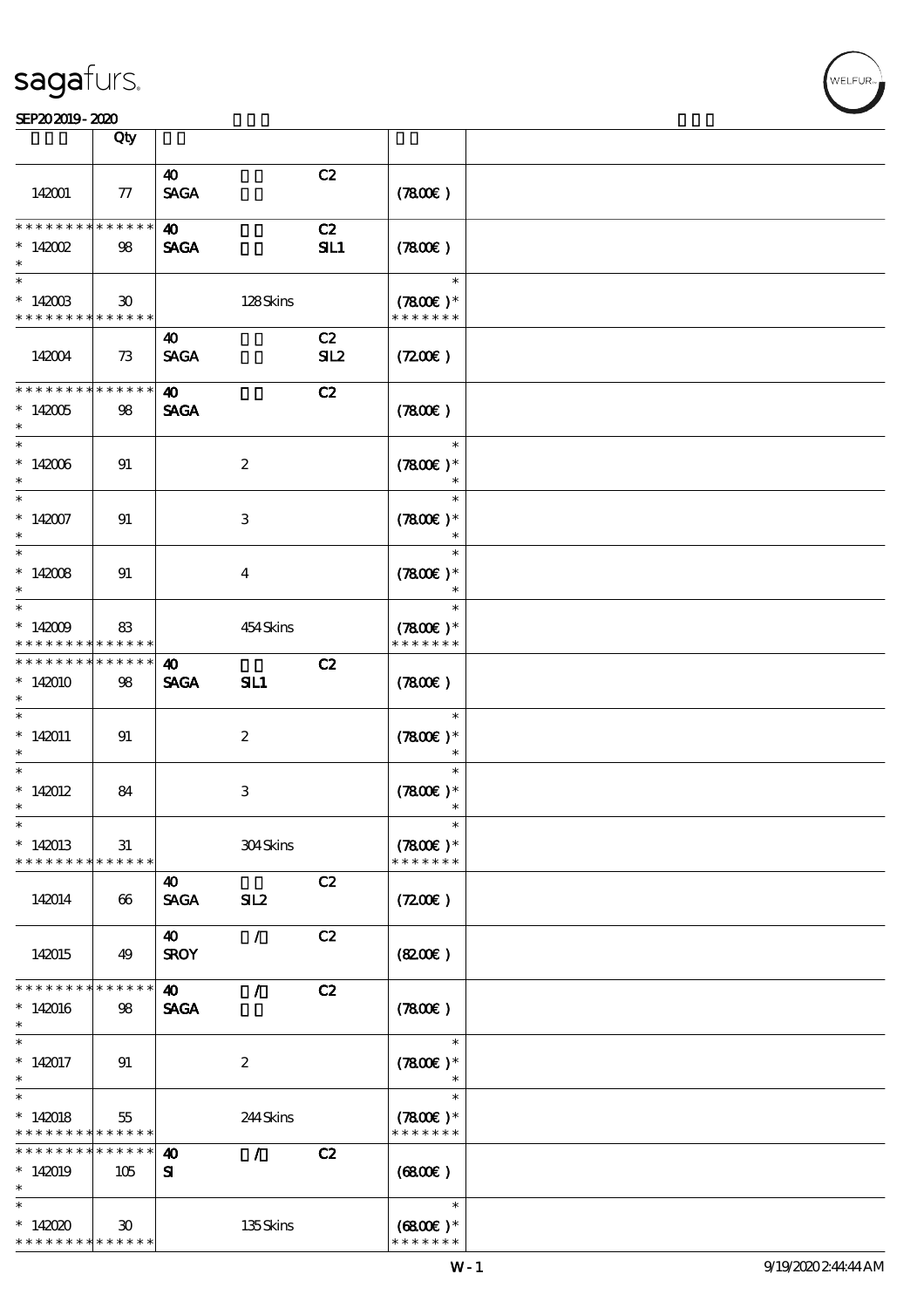#### SEP202019-2020

|                                                                            | Qty                       |                                      |                         |           |                                       |  |
|----------------------------------------------------------------------------|---------------------------|--------------------------------------|-------------------------|-----------|---------------------------------------|--|
|                                                                            |                           |                                      |                         |           |                                       |  |
| 142021                                                                     | 39                        | $\boldsymbol{\omega}$<br>${\bf s}$   | $\mathcal{L}$<br>SL1    | C2        | (660)                                 |  |
| 142022                                                                     | 82                        | $\boldsymbol{\omega}$<br><b>SAGA</b> |                         | C2        | (7800)                                |  |
| * * * * * * * *                                                            | * * * * * *               | $\boldsymbol{\omega}$                |                         | C2        |                                       |  |
| $*142023$<br>$\ast$                                                        | 98                        | <b>SAGA</b>                          |                         | SL1       | (7800)                                |  |
| $\ast$<br>$*142024$                                                        | 91                        |                                      | $\boldsymbol{2}$        |           | $\ast$<br>$(7800)$ *<br>$\ast$        |  |
| $\overline{\ast}$<br>$*142025$<br>* * * * * * * * <mark>* * * * * *</mark> | 39                        |                                      | 228Skins                |           | $\ast$<br>$(7800)$ *<br>* * * * * * * |  |
| 142026                                                                     | 76                        | 40<br><b>SAGA</b>                    |                         | C2<br>SL2 | $(7400\varepsilon)$                   |  |
| * * * * * * * *                                                            | * * * * * *               | $\boldsymbol{\omega}$                |                         | C2        |                                       |  |
| $* 142027$<br>$\ast$                                                       | 98                        | <b>SAGA</b>                          |                         |           | (7800)                                |  |
| $\ast$                                                                     |                           |                                      |                         |           | $\ast$                                |  |
| $*142028$<br>$\ast$<br>$\overline{\phantom{0}}$                            | 91                        |                                      | $\boldsymbol{2}$        |           | $(7800)$ *<br>$\ast$                  |  |
| $*142029$<br>$\ast$                                                        | 91                        |                                      | 3                       |           | $\ast$<br>$(7800)$ *<br>$\ast$        |  |
| $\overline{\ast}$                                                          |                           |                                      |                         |           | $\ast$                                |  |
| $*142000$<br>* * * * * * * *                                               | 91<br>$* * * * * * *$     |                                      | $371$ Skins             |           | $(7800)$ *<br>* * * * * * *           |  |
| __<br>* * * * * * * *                                                      | * * * * * *               | $\boldsymbol{\omega}$                |                         | C2        |                                       |  |
| $*142031$<br>$\ast$<br>$\overline{\phantom{0}}$                            | 97                        | <b>SAGA</b>                          | SL1                     |           | (7800)                                |  |
| $*142032$<br>$\ast$                                                        | 91                        |                                      | $\boldsymbol{2}$        |           | $\ast$<br>$(7800)$ *                  |  |
| $\ast$<br>$*142033$<br>$\ast$                                              | 91                        |                                      | 3                       |           | $(7800)$ *                            |  |
| $\ast$<br>$*142034$                                                        | 91                        |                                      | $\overline{\mathbf{4}}$ |           | $\ast$<br>$(7800)$ *                  |  |
| $\ast$<br>$\ast$                                                           |                           |                                      |                         |           | $\ast$                                |  |
| $*142035$<br>$\ast$                                                        | 91                        |                                      | $\mathbf{5}$            |           | $\ast$<br>$(7800)$ *<br>$\ast$        |  |
| $\ast$                                                                     |                           |                                      |                         |           | $\ast$                                |  |
| $*142036$<br>* * * * * * * *                                               | $23\,$<br>$* * * * * * *$ |                                      | 484Skins                |           | $(7800)$ *<br>* * * * * * *           |  |
| * * * * * * * *                                                            | * * * * * *               | $\boldsymbol{\omega}$                |                         | C2        |                                       |  |
| $*142037$<br>$\ast$                                                        | 98                        | <b>SAGA</b>                          |                         | SL1       | (7800)                                |  |
| $\ast$<br>$*142038$<br>$\ast$                                              | 91                        |                                      | $\boldsymbol{2}$        |           | $\ast$<br>$(7800)$ *<br>$\ast$        |  |
| $\overline{\ast}$<br>$*142039$<br>$\ast$                                   | 91                        |                                      | 3                       |           | $\ast$<br>$(7800)$ *<br>$\ast$        |  |
| $\ast$                                                                     |                           |                                      |                         |           | $\ast$                                |  |
| $*142040$<br>* * * * * * * *                                               | 68<br>* * * * * *         |                                      | 348Skins                |           | $(7800)$ *<br>* * * * * * *           |  |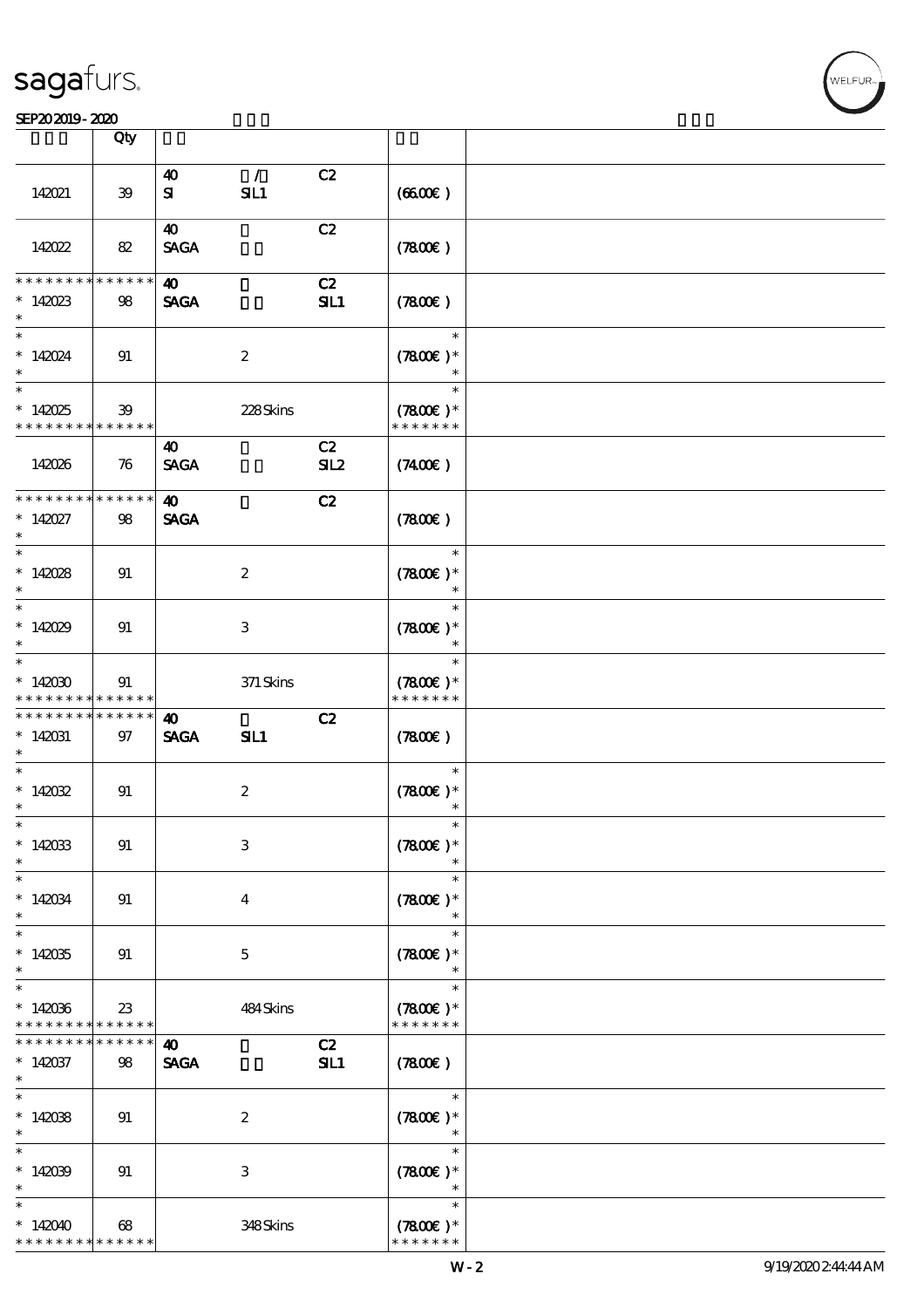|                              | Qty                                        |                       |                  |     |                                |  |
|------------------------------|--------------------------------------------|-----------------------|------------------|-----|--------------------------------|--|
| * * * * * * * *              | * * * * * *                                | 40                    |                  | C2  |                                |  |
| $*142041$                    | 98                                         | <b>SAGA</b>           |                  |     | (800)                          |  |
| $\ast$                       |                                            |                       |                  |     | $\ast$                         |  |
| $*142042$<br>$\ast$          | 91                                         |                       | $\boldsymbol{2}$ |     | $(8000)$ *<br>$\ast$           |  |
|                              |                                            |                       |                  |     | $\ast$                         |  |
| $*142043$<br>$\ast$          | 91                                         |                       | 3                |     | $(8000)$ *<br>$\ast$           |  |
|                              |                                            |                       |                  |     | $\ast$                         |  |
| $*142044$<br>* * * * * * * * | 56<br>* * * * * *                          |                       | 336Skins         |     | $(8000)$ *<br>* * * * * * *    |  |
| * * * * * * * *              | * * * * * *                                | $\boldsymbol{\omega}$ |                  | C2  |                                |  |
| $*142045$<br>$*$             | 98                                         | <b>SAGA</b>           | SIL1             |     | (7800)                         |  |
|                              |                                            |                       |                  |     | $\ast$                         |  |
| $*142046$<br>$\ast$          | 91                                         |                       | $\boldsymbol{2}$ |     | $(7800)$ *<br>$\ast$           |  |
|                              |                                            |                       |                  |     | $\ast$                         |  |
| $*142047$<br>$\ast$          | 91                                         |                       | 3                |     | $(7800)$ *<br>$\ast$           |  |
|                              |                                            |                       |                  |     | $\ast$                         |  |
| $*142048$<br>$\ast$          | 91                                         |                       | $\bf{4}$         |     | $(7800)$ *<br>$\ast$           |  |
|                              |                                            |                       |                  |     | $\ast$                         |  |
| $*142049$<br>$\ast$          | 91                                         |                       | $\mathbf{5}$     |     | $(7800)$ *<br>$\ast$           |  |
| $\ast$                       |                                            |                       |                  |     | $\ast$                         |  |
| $*142050$<br>* * * * * * * * | 26<br>* * * * * *                          |                       | 488Skins         |     | $(7800)$ *<br>* * * * * * *    |  |
|                              |                                            | 40                    | $\boldsymbol{X}$ | C2  |                                |  |
| 142051                       | 57                                         | <b>SROY</b>           |                  |     | (840)                          |  |
|                              |                                            | $\boldsymbol{\omega}$ | $\boldsymbol{X}$ | C2  |                                |  |
| 142052                       | 48                                         | <b>SROY</b>           | SL1              |     | (820)                          |  |
|                              |                                            | $\boldsymbol{\omega}$ | $\mathbf{X}$     | C2  |                                |  |
| 142053                       | 51                                         | <b>SAGA</b>           |                  | SL1 | (7800)                         |  |
| * * * * * * * * * * * * * *  |                                            | 40                    | $\mathbb{Z}$     | C2  |                                |  |
| $*142054$<br>$\ast$          | 98                                         | <b>SAGA</b>           | SL <sub>2</sub>  |     | (7600)                         |  |
|                              |                                            |                       |                  |     | $\ast$                         |  |
| $*142055$<br>* * * * * * * * | 26<br>* * * * * *                          |                       | 124Skins         |     | $(7600)$ *<br>* * * * * * *    |  |
| * * * * * * * *              | * * * * * *                                | 40                    | $\mathbf{X}$     | C2  |                                |  |
| $*142056$                    | 98                                         | <b>SAGA</b>           |                  |     | (800)                          |  |
| $*$                          |                                            |                       |                  |     |                                |  |
| $\ast$                       |                                            |                       |                  |     | $\ast$                         |  |
| $*142057$<br>$*$             | 91                                         |                       | $\boldsymbol{z}$ |     | $(8000\varepsilon)*$<br>$\ast$ |  |
| $\overline{\ast}$            |                                            |                       |                  |     | $\ast$                         |  |
| $*142058$<br>* * * * * * * * | $\boldsymbol{\mathfrak{D}}$<br>* * * * * * |                       | 209Skins         |     | $(8000)$ *<br>* * * * * * *    |  |
|                              |                                            | 40                    | $\boldsymbol{X}$ | C2  |                                |  |
| 142059                       | 35                                         | ${\bf s}$             |                  |     | (7000)                         |  |
| * * * * * * * *              | * * * * * *                                | $\boldsymbol{\omega}$ | $\boldsymbol{X}$ | C2  |                                |  |
| $*142000$<br>$\ast$          | 105                                        | Я                     |                  |     | (7000)                         |  |

 $\top$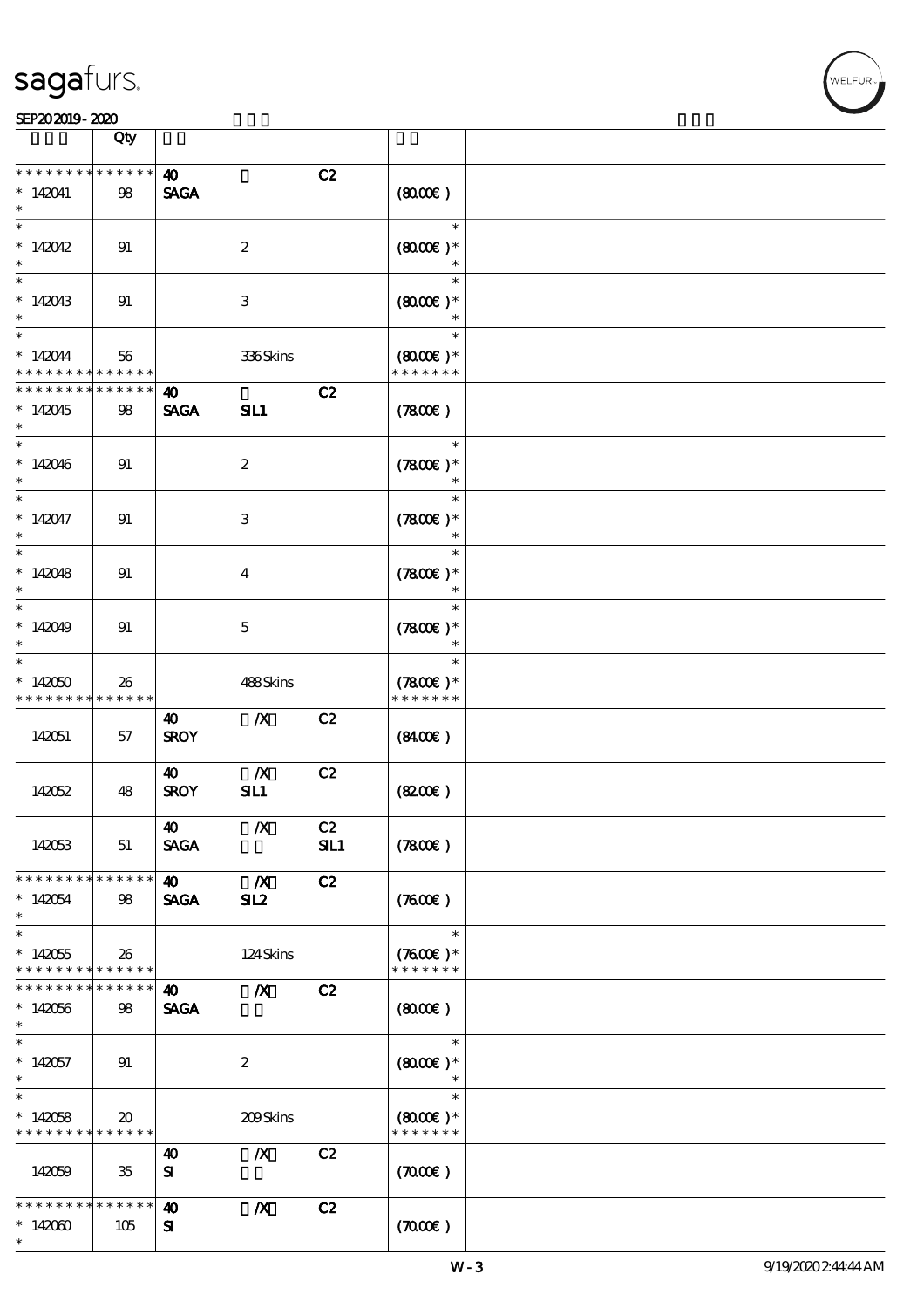#### SEP202019-2020

|                                          | Qty               |                                    |                  |     |                                |  |
|------------------------------------------|-------------------|------------------------------------|------------------|-----|--------------------------------|--|
| $\ast$                                   |                   |                                    |                  | C2  | $\ast$                         |  |
| $*142061$                                | 44                | $\boldsymbol{\omega}$<br>${\bf s}$ | $\boldsymbol{X}$ |     | $(7000\varepsilon)*$           |  |
| * * * * * * * *                          | * * * * * *       |                                    |                  |     | * * * * * * *                  |  |
|                                          |                   | 40                                 | $\boldsymbol{X}$ | C2  |                                |  |
| 142062                                   | 46                | ${\bf s}$                          | SL1              |     | (700)                          |  |
|                                          |                   |                                    |                  |     |                                |  |
|                                          |                   | 40                                 | $\mathbf{x}$     | C2  |                                |  |
| 142063                                   | 74                | <b>SAGA</b>                        |                  |     | (7600)                         |  |
|                                          |                   |                                    |                  |     |                                |  |
| * * * * * * * *                          | * * * * * *       | 40                                 | $\mathbf X$      | C2  |                                |  |
| $*142064$                                | 91                | <b>SAGA</b>                        |                  | SL1 | (7400)                         |  |
| $\ast$                                   |                   |                                    |                  |     | $\ast$                         |  |
| $*142065$                                | $\mathfrak{B}$    |                                    | 123Skins         |     | $(7400)$ *                     |  |
| * * * * * * * *                          | ******            |                                    |                  |     | * * * * * * *                  |  |
| * * * * * * *                            | * * * * * *       | 40                                 | $\mathbf{x}$     | C2  |                                |  |
| $*142066$                                | 98                | <b>SAGA</b>                        | SL1              |     | $(7400\varepsilon)$            |  |
| $\ast$                                   |                   |                                    |                  |     |                                |  |
| $\ast$                                   |                   |                                    |                  |     | $\ast$                         |  |
| $*142067$                                | 84                |                                    | $\boldsymbol{2}$ |     | $(7400)$ *                     |  |
| $\ast$<br>$\ast$                         |                   |                                    |                  |     | $\ast$                         |  |
|                                          |                   |                                    |                  |     |                                |  |
| $*142068$<br>* * * * * * * *             | 21<br>* * * * * * |                                    | 203Skins         |     | $(7400)$ *<br>* * * * * * *    |  |
|                                          |                   | $\boldsymbol{\mathfrak{D}}$        |                  | C2  |                                |  |
| 142069                                   | 106               | <b>SAGA</b>                        |                  |     | (700)                          |  |
|                                          |                   |                                    |                  |     |                                |  |
| * * * * * * * *                          | * * * * * *       | $\boldsymbol{\mathfrak{D}}$        |                  | C2  |                                |  |
| $*142070$                                | 105               | <b>SAGA</b>                        |                  | SL1 | (6800)                         |  |
| $\ast$                                   |                   |                                    |                  |     |                                |  |
| $\ast$                                   |                   |                                    |                  |     | $\ast$                         |  |
| $*142071$<br>* * * * * * * *             | 35<br>******      |                                    | 140Skins         |     | $(6800)$ *<br>* * * * * * *    |  |
|                                          |                   | $\boldsymbol{\mathfrak{D}}$        |                  | C2  |                                |  |
| 142072                                   | 89                | <b>SAGA</b>                        |                  | SL2 | (6200)                         |  |
|                                          |                   |                                    |                  |     |                                |  |
| *************** 30                       |                   |                                    |                  | C2  |                                |  |
| $*142073$                                | 104               | <b>SAGA</b>                        |                  |     | (7000)                         |  |
| $\ast$                                   |                   |                                    |                  |     |                                |  |
| $\ast$                                   |                   |                                    |                  |     | $\ast$                         |  |
| $* 142074$                               | 98                |                                    | $\boldsymbol{2}$ |     | $(7000\varepsilon)*$<br>$\ast$ |  |
| $\ast$<br>$\ast$                         |                   |                                    |                  |     | $\ast$                         |  |
| $*142075$                                | 92                |                                    | 294Skins         |     | $(7000\varepsilon)*$           |  |
| * * * * * * * *                          | ******            |                                    |                  |     | * * * * * * *                  |  |
| * * * * * * * *                          | * * * * * *       | $\boldsymbol{\mathfrak{D}}$        |                  | C2  |                                |  |
| $*142076$                                | 105               | <b>SAGA</b>                        | SL1              |     | (6800)                         |  |
| $\ast$                                   |                   |                                    |                  |     |                                |  |
| $\ast$                                   |                   |                                    |                  |     | $\ast$                         |  |
| $*142077$                                | 98                |                                    | $\boldsymbol{2}$ |     | $(6800)$ *                     |  |
| $\ast$<br>$\ast$                         |                   |                                    |                  |     | $\ast$                         |  |
| $*142078$                                | 77                |                                    | 280Skins         |     | $(6800)$ *                     |  |
| * * * * * * * * <mark>* * * * * *</mark> |                   |                                    |                  |     | * * * * * * *                  |  |
|                                          |                   | $\boldsymbol{\mathfrak{D}}$        |                  | C2  |                                |  |
| 142079                                   | 51                | <b>SAGA</b>                        | SL <sub>2</sub>  |     | (6400)                         |  |
|                                          |                   |                                    |                  |     |                                |  |
|                                          |                   | $\boldsymbol{\mathfrak{D}}$        | $\mathcal{L}$    | C2  |                                |  |
| 142080                                   | 43                | <b>SROY</b>                        |                  |     | (7400)                         |  |
|                                          |                   |                                    |                  |     |                                |  |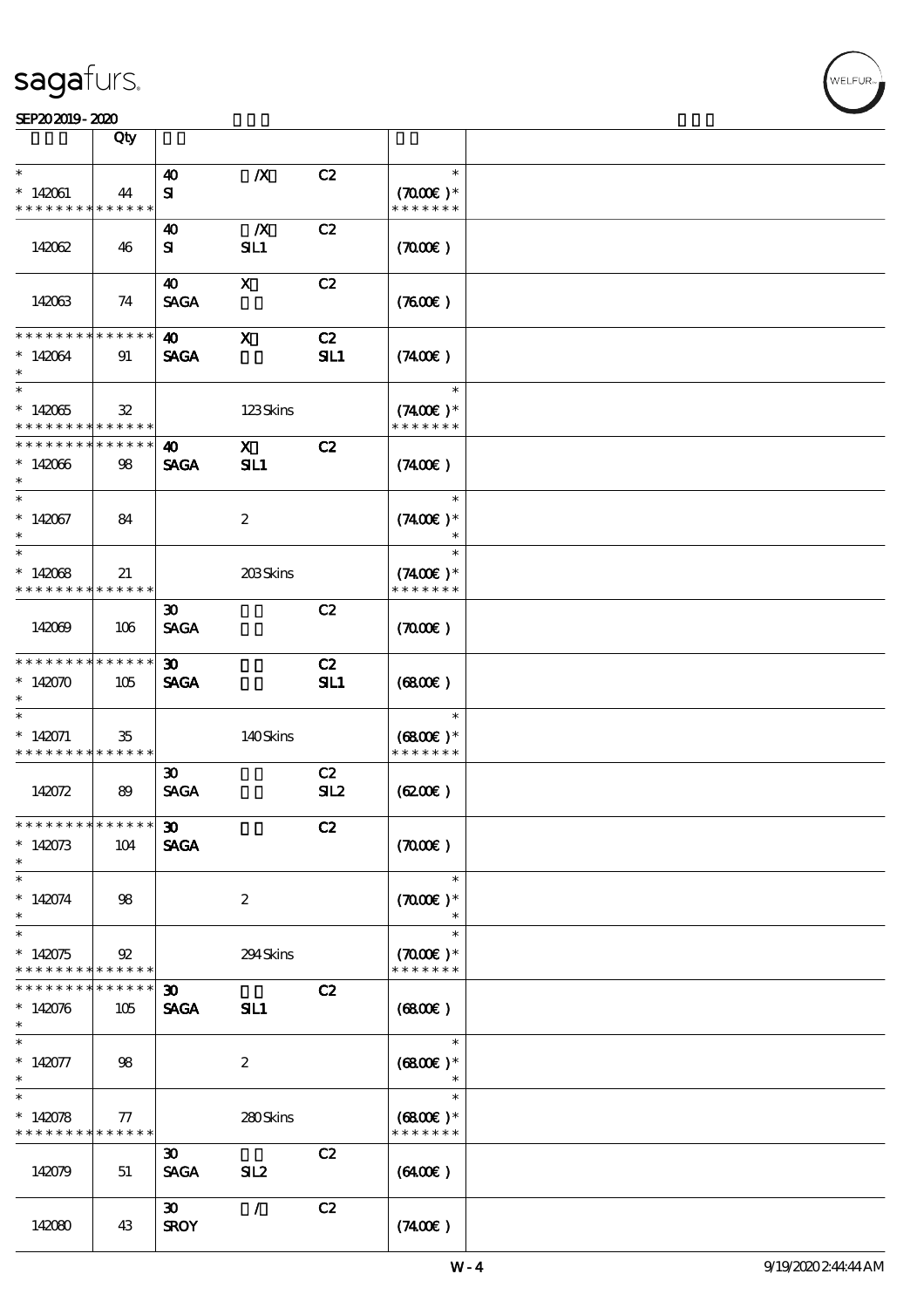#### SEP202019-2020 COMPUTER SEPERATORS AND LOCAL CONTROL CONTROL CONTROL CONTROL CONTROL CONTROL CONTROL CONTROL CO

|                                                                 | Qty                    |                                            |                      |           |                                               |  |
|-----------------------------------------------------------------|------------------------|--------------------------------------------|----------------------|-----------|-----------------------------------------------|--|
| 142081                                                          | $22\,$                 | 30 <sub>o</sub><br><b>SROY</b>             | $\mathcal{L}$<br>SL1 | C2        | (7200)                                        |  |
| * * * * * * * *<br>$*142082$<br>$\ast$                          | ******<br>105          | 30 <sub>o</sub><br><b>SAGA</b>             | $\mathcal{L}$        | C2        | (7200)                                        |  |
| $\ast$<br>$*142083$<br>* * * * * * * * * * * * * * *            | 50                     |                                            | 155Skins             |           | $\ast$<br>$(7200)$ *<br>* * * * * * *         |  |
| 142084                                                          | 74                     | $\boldsymbol{\mathfrak{D}}$<br>${\bf s}$   | $\mathcal{L}$        | C2        | 5600E                                         |  |
| * * * * * * * * * * * * * *<br>$*142085$<br>$\ast$              | 105                    | $\boldsymbol{\mathfrak{D}}$<br><b>SAGA</b> |                      | C2        | (7000)                                        |  |
| $\ast$<br>$*142086$<br>* * * * * * * * * * * * * * *            | 73                     |                                            | 178Skins             |           | $\ast$<br>$(7000\text{E})$ *<br>* * * * * * * |  |
| * * * * * * * *<br>$*142087$<br>$\ast$                          | $* * * * * * *$<br>105 | $\boldsymbol{\mathfrak{D}}$<br><b>SAGA</b> |                      | C2<br>SL1 | (6800)                                        |  |
| $\overline{\ast}$<br>$*142088$<br>$\ast$                        | 98                     |                                            | $\boldsymbol{z}$     |           | $\ast$<br>$(6800E)*$<br>$\ast$                |  |
| $\ast$<br>$*142089$<br>* * * * * * * * <mark>* * * * * *</mark> | 76                     |                                            | 279Skins             |           | $\ast$<br>$(6800)$ *<br>* * * * * * *         |  |
| 142090                                                          | 72                     | $\boldsymbol{\mathfrak{D}}$<br><b>SAGA</b> |                      | C2<br>SL2 | (6200)                                        |  |
| * * * * * * * *<br>$*142091$<br>$\ast$                          | ******<br>105          | $\boldsymbol{\mathfrak{D}}$<br><b>SAGA</b> |                      | C2        | (7000)                                        |  |
| $\ast$<br>$* 142092$<br>$\ast$                                  | 98                     |                                            | $\boldsymbol{2}$     |           | $\ast$<br>$(7000\varepsilon)*$<br>$\ast$      |  |
| $*$<br>$*14200B$<br>$\ast$                                      | $98$                   |                                            | $\,3$                |           | $\ast$<br>$(7000\text{E})$ *                  |  |
| $\ast$<br>$*142094$<br>* * * * * * * *                          | 52<br>* * * * * *      |                                            | 353Skins             |           | $\ast$<br>$(7000\text{E})$ *<br>* * * * * * * |  |
| * * * * * * *<br>$*142095$<br>$\ast$                            | * * * * * *  <br>105   | $\boldsymbol{\mathfrak{D}}$<br><b>SAGA</b> | SL1                  | C2        | (6800)                                        |  |
| $\ast$<br>$*142096$<br>$\ast$                                   | 98                     |                                            | $\boldsymbol{2}$     |           | $\ast$<br>$(6800)$ *                          |  |
| $\ast$<br>$*142097$<br>$\ast$                                   | 98                     |                                            | $\,3\,$              |           | $\ast$<br>$(6800)$ *<br>$\ast$                |  |
| $\overline{\ast}$<br>$*142098$<br>$\ast$                        | 98                     |                                            | $\boldsymbol{4}$     |           | $\ast$<br>$(6800)$ *<br>$\ast$                |  |
| $\ast$<br>$*142099$<br>* * * * * * * *                          | 98<br>* * * * * *      |                                            | 497 Skins            |           | $\ast$<br>$(6800)$ *<br>* * * * * * *         |  |
| 142100                                                          | 73                     | $\boldsymbol{\mathfrak{D}}$<br><b>SAGA</b> | SL2                  | C2        | (6200)                                        |  |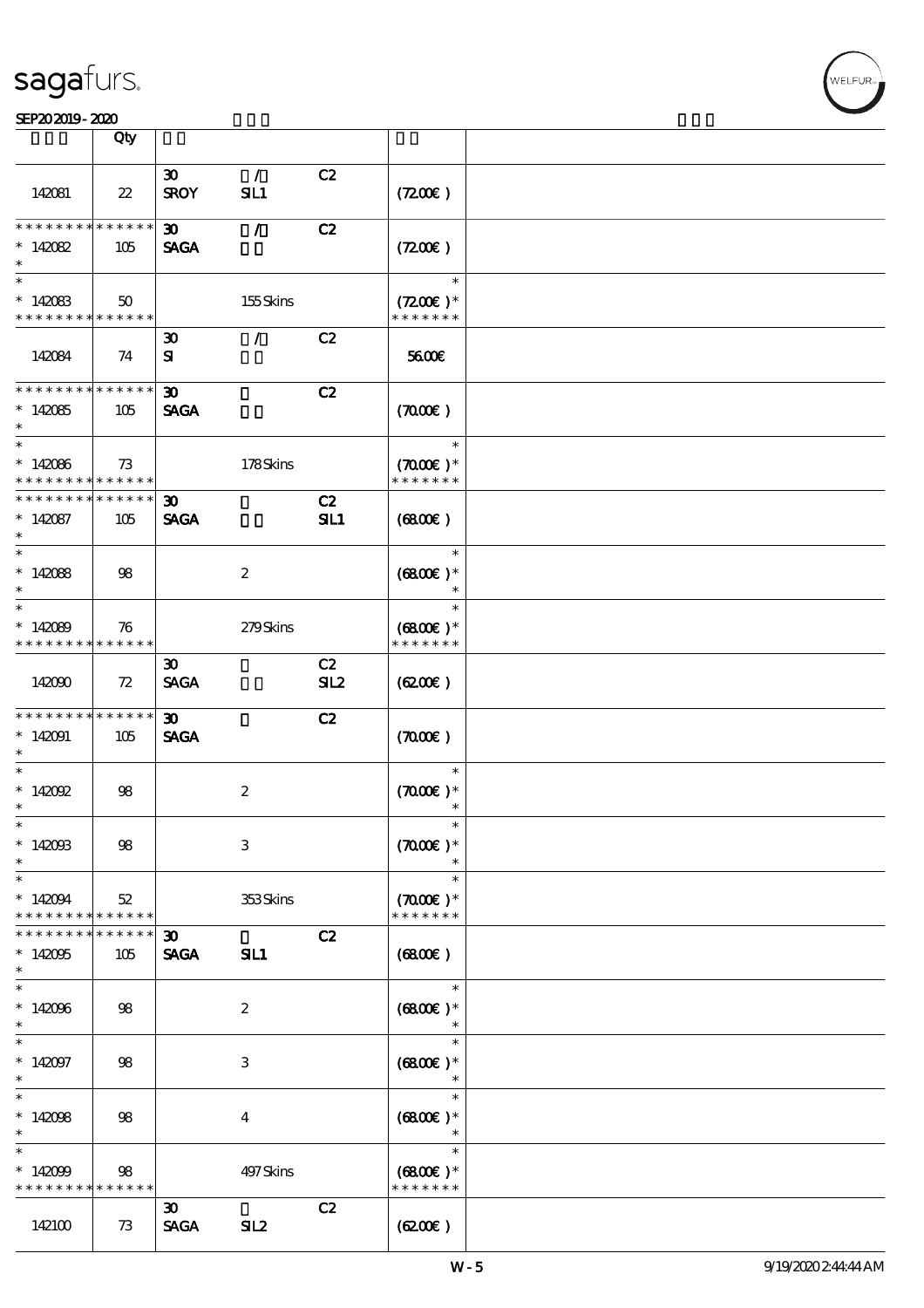|                                          | Qty                         |                             |                  |     |                                                 |  |
|------------------------------------------|-----------------------------|-----------------------------|------------------|-----|-------------------------------------------------|--|
| * * * * * * *                            | * * * * * *                 | 30 <sub>o</sub>             |                  | C2  |                                                 |  |
| $*142101$<br>$\ast$                      | 105                         | <b>SAGA</b>                 |                  |     | (7200)                                          |  |
| $\ast$                                   |                             |                             |                  |     | $\ast$                                          |  |
| * $142102$                               | $\boldsymbol{\mathfrak{D}}$ |                             | 135Skins         |     | $(7200)$ *                                      |  |
| * * * * * * * * <mark>* * * * * *</mark> |                             |                             |                  |     | * * * * * * *                                   |  |
| * * * * * * * *                          | ******                      | $\boldsymbol{\mathfrak{D}}$ |                  | C2  |                                                 |  |
| $*142103$                                | 105                         | <b>SAGA</b>                 |                  | SL1 | (700)                                           |  |
|                                          |                             |                             |                  |     |                                                 |  |
| $\ast$<br>$*142104$                      | 98                          |                             | $\boldsymbol{2}$ |     | $\ast$<br>$(7000\varepsilon)*$<br>$\ast$        |  |
|                                          |                             |                             |                  |     | $\ast$                                          |  |
|                                          |                             |                             |                  |     |                                                 |  |
| $*142105$                                | 77                          |                             | 3                |     | $(7000\varepsilon)*$                            |  |
| $\overline{\phantom{0}}$                 |                             |                             |                  |     |                                                 |  |
| $*142106$<br>* * * * * * * *             | 25<br>******                |                             | 305Skins         |     | $\ast$<br>$(7000\varepsilon)*$<br>* * * * * * * |  |
| * * * * * * * *                          | $* * * * * * *$             | 30 <sub>o</sub>             |                  | C2  |                                                 |  |
| $*142107$<br>$\ast$                      | 105                         | <b>SAGA</b>                 | SL1              |     | (700)                                           |  |
| $\overline{\phantom{0}}$                 |                             |                             |                  |     | $\ast$                                          |  |
| $*142108$                                |                             |                             |                  |     |                                                 |  |
| $\ast$                                   | 98                          |                             | $\boldsymbol{2}$ |     | $(7000\varepsilon)*$<br>$\ast$                  |  |
| $\ast$                                   |                             |                             |                  |     | $\ast$                                          |  |
|                                          |                             |                             |                  |     |                                                 |  |
| $*142109$                                | 98                          |                             | 3                |     | $(7000\varepsilon)*$                            |  |
| $\ast$                                   |                             |                             |                  |     | $\ast$                                          |  |
| $\ast$                                   |                             |                             |                  |     | $\ast$                                          |  |
| $*142110$                                | 98                          |                             | 399Skins         |     | $(7000\varepsilon)*$                            |  |
| * * * * * * * *                          | * * * * * *                 |                             |                  |     | * * * * * * *                                   |  |
|                                          |                             | $\boldsymbol{\mathfrak{D}}$ | $\boldsymbol{X}$ | C2  |                                                 |  |
| 142111                                   | 94                          | <b>SROY</b>                 |                  | SL2 | $(6400\varepsilon)$                             |  |
|                                          |                             |                             |                  |     |                                                 |  |
|                                          |                             | $\boldsymbol{\mathfrak{D}}$ | $\boldsymbol{X}$ | C2  |                                                 |  |
| 142112                                   | 55                          | <b>SROY</b>                 |                  |     | (7600)                                          |  |
|                                          |                             |                             |                  |     |                                                 |  |
|                                          |                             | $\boldsymbol{\mathfrak{D}}$ | $\mathbf{X}$     | C2  |                                                 |  |
| 142113                                   | $35\,$                      | <b>SROY</b>                 | SL1              |     | (7400)                                          |  |
|                                          |                             |                             |                  |     |                                                 |  |
|                                          |                             | $\boldsymbol{\mathfrak{D}}$ | $\boldsymbol{X}$ | C2  |                                                 |  |
| 142114                                   | 115                         | <b>SAGA</b>                 | SL2              |     | $(6400\varepsilon)$                             |  |
|                                          |                             |                             |                  |     |                                                 |  |
| * * * * * * * *                          | * * * * * *                 | $\boldsymbol{\mathfrak{D}}$ | $\boldsymbol{X}$ | C2  |                                                 |  |
| $*142115$                                | 104                         | <b>SAGA</b>                 |                  |     | (7400)                                          |  |
| $\ast$                                   |                             |                             |                  |     |                                                 |  |
| $\ast$                                   |                             |                             |                  |     | $\ast$                                          |  |
|                                          |                             |                             |                  |     |                                                 |  |
| $*142116$                                | 98                          |                             | $\boldsymbol{2}$ |     | $(7400)$ *                                      |  |
| $\ast$<br>$\ast$                         |                             |                             |                  |     | $\ast$                                          |  |
|                                          |                             |                             |                  |     | $\ast$                                          |  |
| $*142117$                                | 37                          |                             | 239Skins         |     | $(7400)$ *                                      |  |
| * * * * * * * *                          | ******                      |                             |                  |     | * * * * * * *                                   |  |
|                                          |                             | $\boldsymbol{\mathfrak{D}}$ | $\boldsymbol{X}$ | C2  |                                                 |  |
| 142118                                   | 112                         | ${\bf s}$                   |                  |     | 5800€                                           |  |
|                                          |                             |                             |                  |     |                                                 |  |
|                                          |                             | $\boldsymbol{\mathfrak{B}}$ | $\mathbf{x}$     | C2  |                                                 |  |
| 142119                                   | 51                          | <b>SAGA</b>                 |                  |     | (7200)                                          |  |
|                                          |                             |                             |                  |     |                                                 |  |
| * * * * * * * *                          | $* * * * * * *$             | 30 <sub>o</sub>             | $\mathbf{x}$     | C2  |                                                 |  |
| $*142120$                                | 105                         | <b>SAGA</b>                 |                  | SL1 | (7000)                                          |  |
| $\ast$                                   |                             |                             |                  |     |                                                 |  |
|                                          |                             |                             |                  |     |                                                 |  |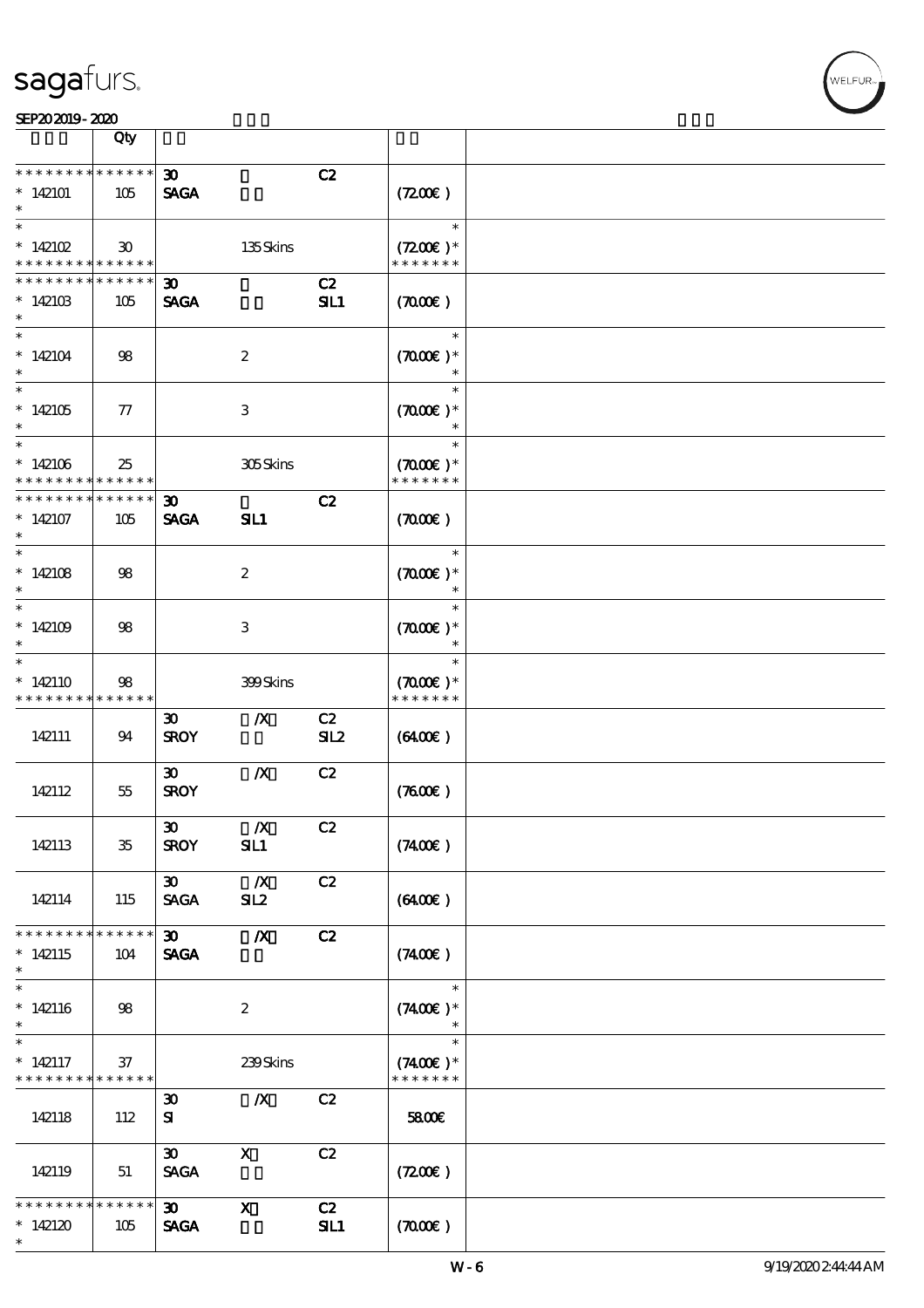#### SEP202019-2020

|                                                         | Qty                         |                             |                            |             |                                       |  |
|---------------------------------------------------------|-----------------------------|-----------------------------|----------------------------|-------------|---------------------------------------|--|
| $\ast$                                                  |                             | $\infty$                    | $\mathbf{x}$               | C2          | $\ast$                                |  |
| $*142121$<br>* * * * * * * * <mark>* * * * * * *</mark> | 21                          | <b>SAGA</b>                 |                            | <b>SIL1</b> | $(7000\varepsilon)*$<br>* * * * * * * |  |
| * * * * * * * *                                         | * * * * * *                 | $\boldsymbol{\mathfrak{D}}$ | $\mathbf{x}$               | C2          |                                       |  |
| * $142122$                                              |                             |                             |                            |             |                                       |  |
| $\ast$                                                  | 105                         | <b>SAGA</b>                 |                            |             | (720)                                 |  |
|                                                         |                             |                             |                            |             | $\ast$                                |  |
|                                                         |                             |                             |                            |             |                                       |  |
| $*142123$                                               | 45                          |                             | 150Skins                   |             | $(7200)$ *                            |  |
| * * * * * * * * <mark>* * * * * * *</mark>              |                             |                             |                            |             | * * * * * * *                         |  |
| * * * * * * * * <mark>* * * * * *</mark>                |                             | 20                          |                            | C2          |                                       |  |
| $*142124$                                               | 112                         | <b>SAGA</b>                 |                            |             | $(5400\varepsilon)$                   |  |
| $\ast$                                                  |                             |                             |                            |             |                                       |  |
|                                                         |                             |                             |                            |             | $\ast$                                |  |
| $*142125$                                               | 55                          |                             | 167Skins                   |             | $(5400)$ *                            |  |
| * * * * * * * * <mark>* * * * * *</mark>                |                             |                             |                            |             | * * * * * * *                         |  |
|                                                         |                             | $\boldsymbol{\mathfrak{D}}$ |                            | C2          |                                       |  |
| 142126                                                  | 113                         | <b>SAGA</b>                 |                            | SIL1        | (5200)                                |  |
|                                                         |                             |                             |                            |             |                                       |  |
| * * * * * * * *                                         | * * * * * *                 | 20                          |                            | C2          |                                       |  |
| $*142127$                                               | 112                         | <b>SAGA</b>                 |                            | SL2         | (480)                                 |  |
| $\ast$                                                  |                             |                             |                            |             |                                       |  |
| $\ast$                                                  |                             |                             |                            |             | $\ast$                                |  |
|                                                         |                             |                             |                            |             |                                       |  |
| * $142128$                                              | $\boldsymbol{\mathfrak{D}}$ |                             | 142Skins                   |             | $(4800)$ *                            |  |
| * * * * * * * * <mark>* * * * * *</mark>                |                             |                             |                            |             | * * * * * * *                         |  |
| * * * * * * * * <mark>* * * * * * *</mark>              |                             | $\boldsymbol{\mathfrak{D}}$ |                            | C2          |                                       |  |
| $*142129$                                               | 126                         | <b>SAGA</b>                 |                            |             | $(5400\varepsilon)$                   |  |
| $\ast$                                                  |                             |                             |                            |             |                                       |  |
| $\ast$                                                  |                             |                             |                            |             | $\ast$                                |  |
| $*142130$                                               | 126                         |                             | 252Skins                   |             | $(5400)$ *                            |  |
| * * * * * * * *                                         | * * * * * *                 |                             |                            |             | * * * * * * *                         |  |
| * * * * * * * *                                         | ******                      | $\boldsymbol{\mathsf{20}}$  |                            | C2          |                                       |  |
| $*142131$                                               | 112                         | <b>SAGA</b>                 | SIL1                       |             | (5200)                                |  |
| $*$                                                     |                             |                             |                            |             |                                       |  |
| $\ast$                                                  |                             |                             |                            |             | $\ast$                                |  |
| $*142132$                                               | 31                          |                             | 143Skins                   |             | $(5200)$ *                            |  |
| * * * * * * * * * * * * * * *                           |                             |                             |                            |             | * * * * * * *                         |  |
|                                                         |                             | $\boldsymbol{\omega}$       |                            | C2          |                                       |  |
| 142133                                                  | 59                          | <b>SAGA</b>                 | SL2                        |             | (4800)                                |  |
|                                                         |                             |                             |                            |             |                                       |  |
| * * * * * * * *                                         | ******                      |                             |                            |             |                                       |  |
|                                                         |                             | 20                          | $\mathcal{L}(\mathcal{L})$ | C2          |                                       |  |
| $*142134$                                               | 112                         | <b>SAGA</b>                 |                            |             | 5400E                                 |  |
| $\ast$<br>$\overline{\ast}$                             |                             |                             |                            |             |                                       |  |
|                                                         |                             |                             |                            |             | $\ast$                                |  |
| $*142135$                                               | $35\,$                      |                             | 147Skins                   |             | 5400€ *                               |  |
| * * * * * * * * <mark>* * * * * * *</mark>              |                             |                             |                            |             | * * * * * * *                         |  |
|                                                         |                             | 20                          |                            | C2          |                                       |  |
| 142136                                                  | 130                         | <b>SAGA</b>                 |                            |             | (5400)                                |  |
|                                                         |                             |                             |                            |             |                                       |  |
| * * * * * * * *                                         | ******                      | $\boldsymbol{\omega}$       |                            | C2          |                                       |  |
| $*142137$                                               | 112                         | <b>SAGA</b>                 |                            |             | 5400E                                 |  |
| $\ast$                                                  |                             |                             |                            |             |                                       |  |
| $\ast$                                                  |                             |                             |                            |             | $\ast$                                |  |
| $*142138$                                               | 105                         |                             | $\boldsymbol{2}$           |             | 5400€ *                               |  |
| $\ast$                                                  |                             |                             |                            |             | $*$                                   |  |
| $\ast$                                                  |                             |                             |                            |             | $\ast$                                |  |
|                                                         |                             |                             |                            |             |                                       |  |
| $*142139$                                               | 105                         |                             | 3                          |             | 5400€ *<br>$\ast$                     |  |
| $\ast$                                                  |                             |                             |                            |             |                                       |  |
|                                                         |                             |                             |                            |             | $\ast$                                |  |
| $*142140$                                               | 117                         |                             | 439Skins                   |             | 5400€ *                               |  |
| * * * * * * * * <mark>* * * * * *</mark>                |                             |                             |                            |             | * * * * * * *                         |  |

ℸ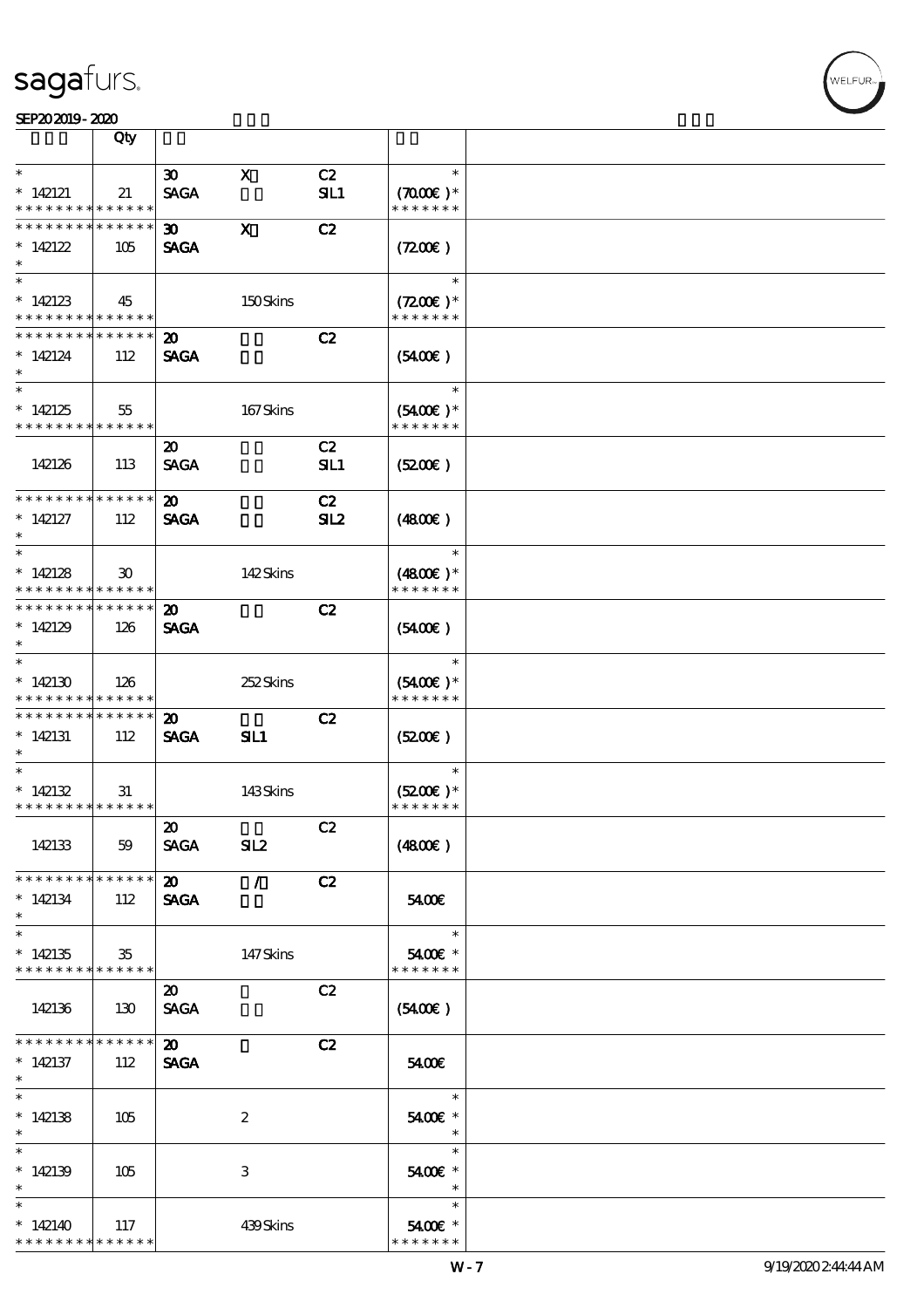#### SEP202019-2020 COMPUTER SEPERATORS AND LOCAL CONTROL CONTROL CONTROL CONTROL CONTROL CONTROL CONTROL CONTROL CO

|                                                                      | Qty                   |                                            |                           |           |                                          |  |
|----------------------------------------------------------------------|-----------------------|--------------------------------------------|---------------------------|-----------|------------------------------------------|--|
| 142141                                                               | 112                   | $\boldsymbol{\mathfrak{D}}$<br><b>SAGA</b> | SL1                       | C2        | (5200)                                   |  |
|                                                                      |                       | $\boldsymbol{\mathfrak{D}}$                |                           |           |                                          |  |
| 142142                                                               | 75                    | <b>SAGA</b>                                | SL2                       | C2        | (4800)                                   |  |
| * * * * * * *<br>$*142143$<br>$\ast$                                 | * * * * * *<br>112    | $\boldsymbol{\mathsf{20}}$<br><b>SAGA</b>  |                           | C2        | (5800)                                   |  |
| $\ast$<br>$*142144$<br>$\ast$<br>$\overline{\phantom{0}}$            | 105                   |                                            | $\boldsymbol{2}$          |           | $\ast$<br>$(5800)$ *<br>$\ast$           |  |
| $*142145$<br>* * * * * * * *                                         | 28<br>* * * * * *     |                                            | 245Skins                  |           | $\ast$<br>$(5800)$ *<br>* * * * * * *    |  |
| 142146                                                               | 97                    | $\boldsymbol{\mathfrak{D}}$<br><b>SAGA</b> |                           | C2<br>SL1 | (5600)                                   |  |
| 142147                                                               | 120                   | $\boldsymbol{\mathfrak{D}}$<br><b>SAGA</b> |                           | C2<br>SL2 | (4900)                                   |  |
| * * * * * * * *<br>$*142148$<br>$\ast$                               | * * * * * *<br>112    | $\boldsymbol{\mathfrak{D}}$<br><b>SAGA</b> |                           | C2        | (5800)                                   |  |
| $\overline{\phantom{0}}$<br>* $142149$<br>$\ast$                     | 105                   |                                            | $\boldsymbol{2}$          |           | $\ast$<br>$(5800)$ *<br>$\ast$           |  |
| $\overline{\ast}$<br>$*142150$<br>$\ast$                             | 105                   |                                            | 3                         |           | $\ast$<br>$(5800)$ *<br>$\ast$           |  |
| $\ast$<br>$*142151$<br>$\ast$<br>$\ast$                              | 105                   |                                            | $\bf{4}$                  |           | $\ast$<br>$(5800)$ *<br>$\ast$<br>$\ast$ |  |
| * $142152$<br>$\ast$<br>$*$                                          | 105                   |                                            | $\mathbf 5$               |           | $(5800)$ *<br>$\ast$<br>$\ast$           |  |
| $*142153$<br>* * * * * * * *                                         | 78<br>* * * * * *     |                                            | 610Skins                  |           | $(5800)$ *<br>* * * * * * *              |  |
| * * * * * * * *<br>$*142154$<br>$\ast$                               | * * * * * *<br>112    | $\boldsymbol{\mathsf{20}}$<br><b>SAGA</b>  | SL1                       | C2        | (5600)                                   |  |
| $\overline{\phantom{0}}$<br>$*142155$<br>* * * * * * * * * * * * * * | 63                    |                                            | 175Skins                  |           | $\ast$<br>$(5600)$ *<br>* * * * * * *    |  |
| 142156                                                               | 83                    | $\boldsymbol{\mathfrak{D}}$<br><b>SAGA</b> | SL <sub>2</sub>           | C2        | (4900)                                   |  |
| 142157                                                               | 65                    | $\boldsymbol{\mathfrak{D}}$<br><b>SAGA</b> |                           | C2        | (5800)                                   |  |
| * * * * * * * *<br>$*142158$<br>$\ast$                               | * * * * * *<br>112    | $\boldsymbol{\mathfrak{D}}$<br><b>SAGA</b> | $\boldsymbol{\mathrm{X}}$ | C2        | (5800)                                   |  |
| $\ast$<br>$*142159$<br>* * * * * * * *                               | $2\!2$<br>* * * * * * |                                            | 134Skins                  |           | $\ast$<br>$(5800)$ *<br>* * * * * * *    |  |
| 142160                                                               | 72                    | $\boldsymbol{\mathfrak{D}}$<br><b>SAGA</b> | $\mathbf{x}$              | C2<br>SL1 | (5600)                                   |  |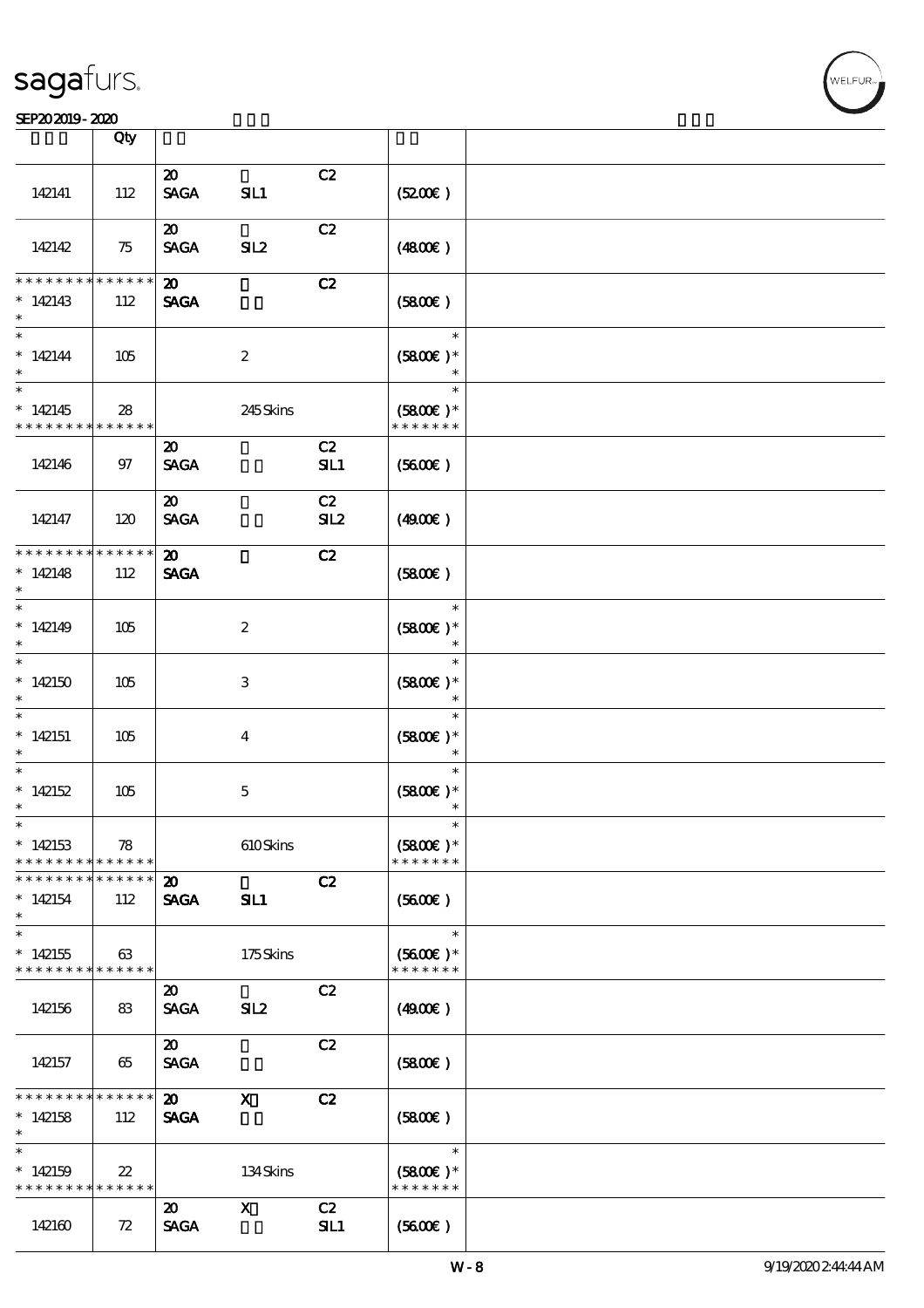#### SEP202019-2020

|                                                     | Qty |                                            |                           |           |                                       |  |
|-----------------------------------------------------|-----|--------------------------------------------|---------------------------|-----------|---------------------------------------|--|
| 142161                                              | 10B | $\boldsymbol{\mathfrak{D}}$<br><b>SAGA</b> | $\mathbf X$               | C2<br>SL2 | (4900)                                |  |
| * * * * * * * * * * * * * *<br>* $142162$<br>$\ast$ | 112 | $\boldsymbol{\mathfrak{D}}$<br><b>SAGA</b> | $\boldsymbol{\mathrm{X}}$ | C2        | (5800)                                |  |
| $\ast$<br>$*142163$<br>* * * * * * * * * * * * * *  | 114 |                                            | 226Skins                  |           | $\ast$<br>$(5800E)*$<br>* * * * * * * |  |
| 142164                                              | 94  | $\boldsymbol{\mathsf{20}}$<br><b>SACA</b>  | $\mathbf{x}$<br>SL1       | C2        | (5600)                                |  |
| 142165                                              | 54  | $\boldsymbol{\mathfrak{D}}$<br><b>SAGA</b> | $\mathbf{X}$<br>SL2       | C2        | (4900)                                |  |
| 142166                                              | 89  | $\boldsymbol{\mathfrak{D}}$<br><b>SAGA</b> | $\boldsymbol{\mathrm{X}}$ | C2        | (5800)                                |  |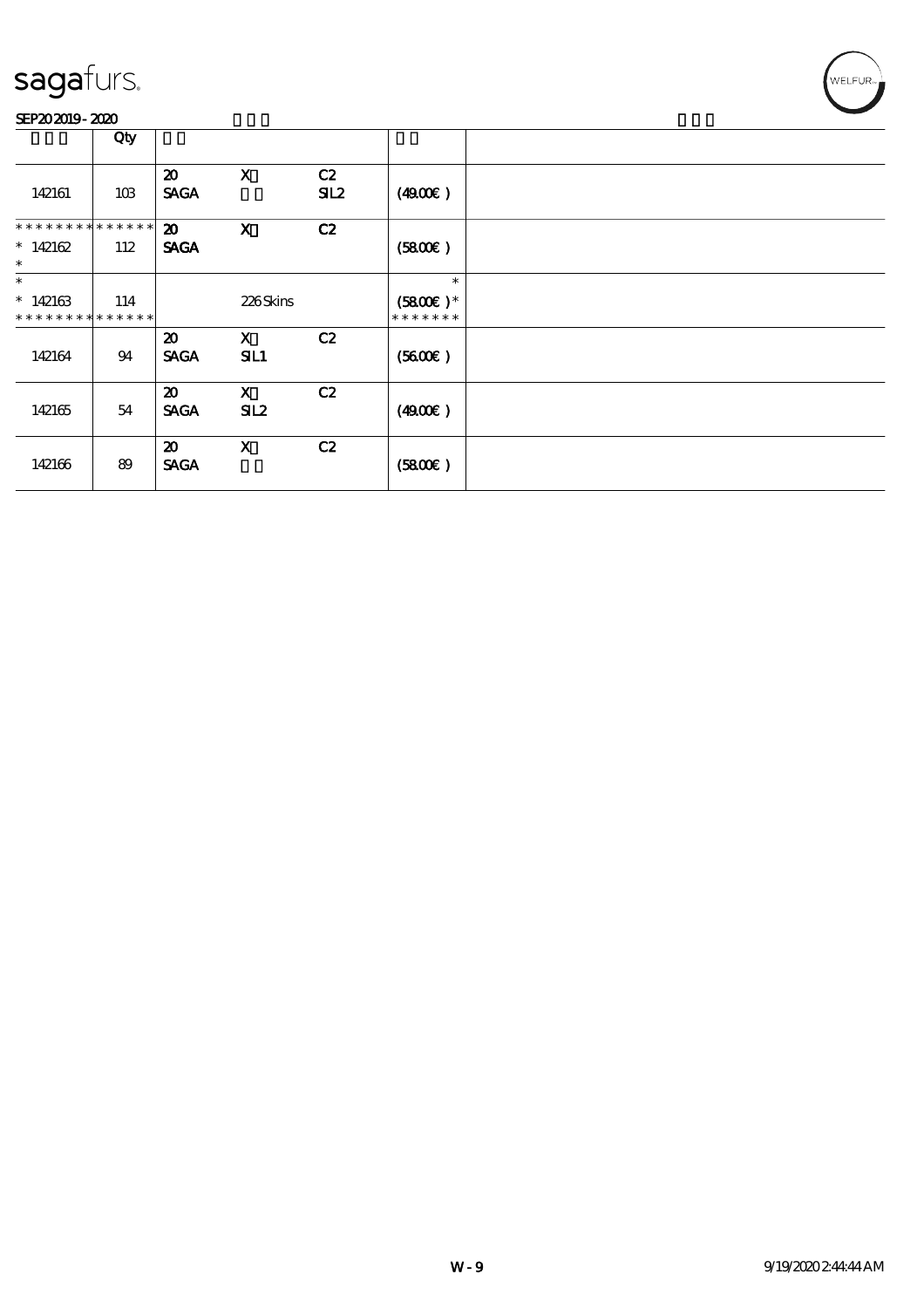#### SEP202019-2020

|                                            | Qty         |                  |                           |     |                                |  |
|--------------------------------------------|-------------|------------------|---------------------------|-----|--------------------------------|--|
|                                            |             | 40'30            |                           | C2  |                                |  |
| 142181                                     | 59          | <b>SAGA</b>      |                           |     | (800)                          |  |
|                                            |             | 40'30            |                           | C2  |                                |  |
| 142182                                     | 71          | <b>SAGA</b>      |                           |     | (7800)                         |  |
|                                            |             | 40'30            | $\mathcal{L}$             | C2  |                                |  |
| 142183                                     | 48          | <b>SAGA</b>      |                           | SL1 | (7800)                         |  |
|                                            |             | 40'30            | $\mathcal{L}$             | C2  |                                |  |
| 142184                                     | 88          | <b>SAGA</b>      | SL1                       |     | (7800)                         |  |
|                                            |             | 40'30            | $\mathcal{L}$             | C2  |                                |  |
| 142185                                     | 44          | IA               | SPT1                      |     | (7600)                         |  |
|                                            |             | 40 <sup>30</sup> | $\mathcal{L}$             | C2  |                                |  |
| 142186                                     | 91          | ${\bf s}$        | SL1                       |     | (6800)                         |  |
| * * * * * * * *                            | * * * * * * | 40'30            |                           | C2  |                                |  |
| $*142187$<br>$\ast$                        | 84          | <b>SAGA</b>      |                           |     | (8200)                         |  |
| $\ast$                                     |             |                  |                           |     | $\ast$                         |  |
| $*142188$                                  | $23\,$      |                  | 107Skins                  |     | $(8200)$ *                     |  |
| * * * * * * * *                            | * * * * * * |                  |                           |     | * * * * * * *                  |  |
|                                            |             | 40 <sup>30</sup> |                           | C2  |                                |  |
| 142189                                     | <b>101</b>  | <b>SAGA</b>      |                           |     | (800)                          |  |
| * * * * * * * *                            | * * * * * * | 40'30            |                           | C2  |                                |  |
| $*142190$                                  | 98          | <b>SAGA</b>      |                           |     | (800)                          |  |
| $\ast$                                     |             |                  |                           |     |                                |  |
| $\ast$                                     |             |                  |                           |     | $\ast$                         |  |
| $*142191$                                  | 82          |                  | 180Skins                  |     | $(8000)$ *                     |  |
| * * * * * * * *                            | * * * * * * |                  |                           |     | * * * * * * *                  |  |
|                                            |             | 40 <sup>30</sup> | $\boldsymbol{X}$          | C2  |                                |  |
| 142192                                     | 37          | <b>SAGA</b>      |                           | SL1 | (7800)                         |  |
|                                            |             | 40'30            | $\pmb{X}$                 | C2  |                                |  |
| 142193                                     | 67          | <b>SAGA</b>      |                           |     | (8000)                         |  |
|                                            |             | 40'30            | $\mathbf{X}$              | C2  |                                |  |
| 142194                                     | 62          | IA               | SPT1                      |     | (7800)                         |  |
| * * * * * * * *                            | * * * * * * | 40'30            | $\boldsymbol{X}$          | C2  |                                |  |
| $*142195$                                  | 91          | ${\bf s}$        | SIL1                      |     | $\pi$                          |  |
| $\ast$                                     |             |                  |                           |     |                                |  |
| $\ast$                                     |             |                  |                           |     | $\ast$                         |  |
| $*142196$<br>* * * * * * * * * * * * * * * | 31          |                  | 122Skins                  |     | $\pi$ and $*$<br>* * * * * * * |  |
|                                            |             | 40 <sup>30</sup> | $\boldsymbol{\mathsf{X}}$ | C2  |                                |  |
| 142197                                     | 43          | <b>SAGA</b>      |                           |     | (7800)                         |  |
|                                            |             |                  |                           |     |                                |  |
|                                            |             | 3020             | $\mathcal{L}$             | C2  |                                |  |
| 142198                                     | 23          | <b>SAGA</b>      |                           | SL2 | $(6400\varepsilon)$            |  |
|                                            |             | 3020             | $\boldsymbol{X}$          | C2  |                                |  |
| 142199                                     | 37          | <b>SAGA</b>      |                           | SL2 | (6600)                         |  |
|                                            |             |                  |                           |     |                                |  |
|                                            |             | 3020             | $\mathbf{x}$              | C2  |                                |  |
| 142200                                     | 25          | <b>SAGA</b>      |                           |     | (6400)                         |  |
|                                            |             |                  |                           |     |                                |  |